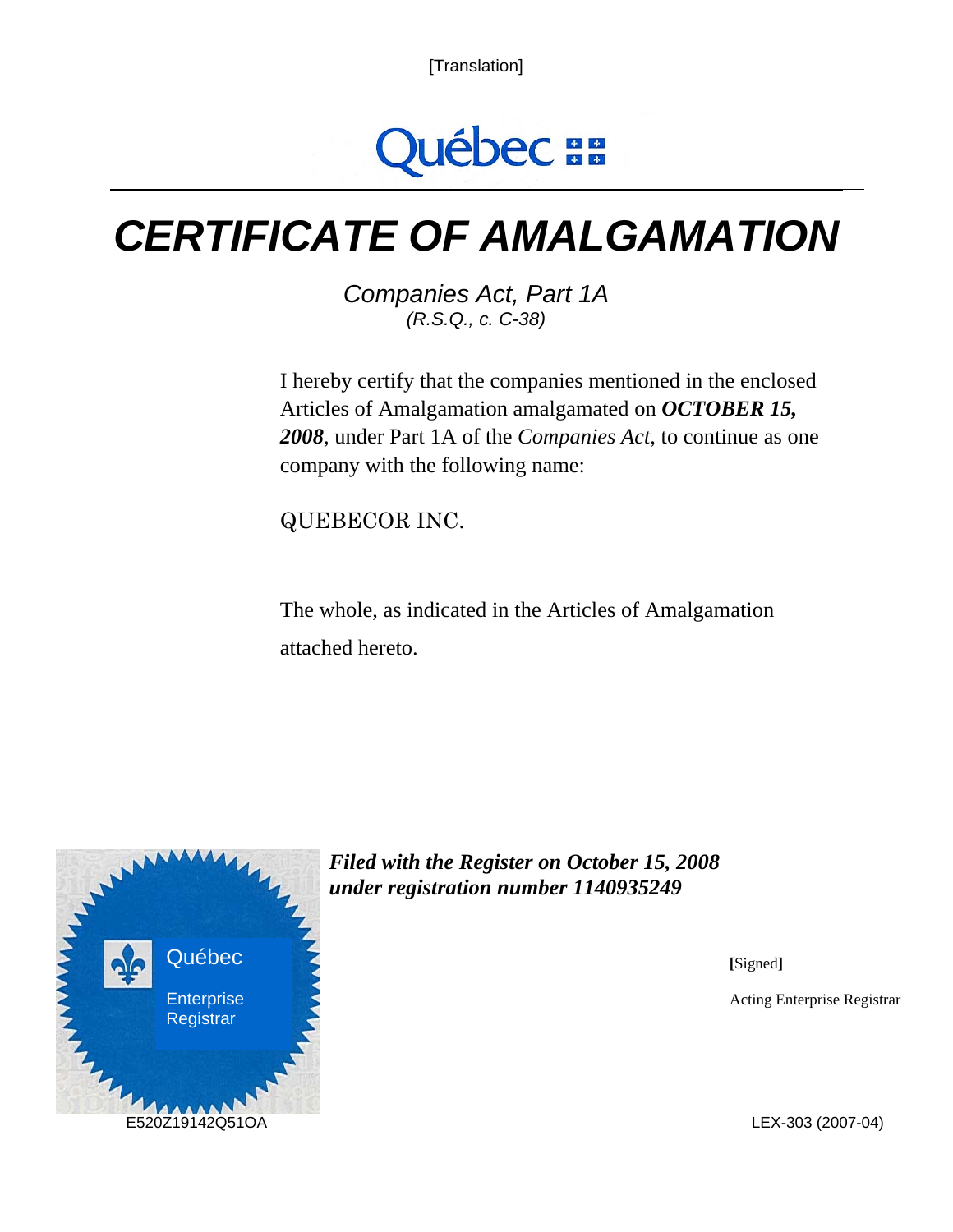## **Articles of Amalgamation**

*Companies Act* (R.S.Q., c. C-38, Part IA)

|                                                                                                                                                                                                                                                                                                                                                                                                                          |              |                                   |     |       |   |                                         |                      | Mark an X in this box<br>if it is a simplified amalgamation $\boxtimes$ |                                       |                                                   |                |         |  |  |                  |  |                                 |
|--------------------------------------------------------------------------------------------------------------------------------------------------------------------------------------------------------------------------------------------------------------------------------------------------------------------------------------------------------------------------------------------------------------------------|--------------|-----------------------------------|-----|-------|---|-----------------------------------------|----------------------|-------------------------------------------------------------------------|---------------------------------------|---------------------------------------------------|----------------|---------|--|--|------------------|--|---------------------------------|
| 1. Name - Enter the name of the company created by the amalgamation, and its version in another language, if applicable.                                                                                                                                                                                                                                                                                                 |              |                                   |     |       |   |                                         |                      |                                                                         |                                       |                                                   |                |         |  |  |                  |  |                                 |
| Quebecor inc.                                                                                                                                                                                                                                                                                                                                                                                                            |              |                                   |     |       |   |                                         |                      |                                                                         |                                       |                                                   |                |         |  |  |                  |  |                                 |
|                                                                                                                                                                                                                                                                                                                                                                                                                          |              |                                   |     |       |   |                                         |                      |                                                                         |                                       |                                                   |                |         |  |  |                  |  |                                 |
| Make an X in this box if you are applying for a designating number (numbered company) rather than a name. $\lfloor$                                                                                                                                                                                                                                                                                                      |              |                                   |     |       |   |                                         |                      |                                                                         |                                       |                                                   |                |         |  |  |                  |  |                                 |
| 2. Québec judicial district of the company head office - Enter the judicial district, as stipulated in the Territorial Division Act (R.S.Q., c. D-11).<br>You can obtain additional information at the Court house, from Services Québec<br>or online at www.justice.gouv.qc.ca/francais/recherche/district.asp.                                                                                                         | Montreal     |                                   |     |       |   |                                         |                      |                                                                         |                                       |                                                   |                |         |  |  |                  |  |                                 |
| 3. Precise number or minimum                                                                                                                                                                                                                                                                                                                                                                                             |              |                                   |     |       |   |                                         | 4. Effective Date    |                                                                         |                                       |                                                   |                | Year    |  |  | Month            |  | Day                             |
| 3 to 15<br>and maximum number of directors                                                                                                                                                                                                                                                                                                                                                                               |              |                                   |     |       |   |                                         |                      |                                                                         | that on which the articles are filed. | Enter the name of entry into force, if later than | $\overline{2}$ | $0$ 0 8 |  |  | 1<br>$\mathsf 0$ |  | $1 \overline{\smash{\big)}\ 5}$ |
| 5. Describe the authorized capital stock and the limits imposed - Unless otherwise indicated in its articles, the company has unlimited capital stock with shares without par<br>value. (See the section "Description of capital stock".)<br>See attached annex 1 which forms an intergral part of the present articles of amalgamation<br>6. Restrictions on the transfer of shares and other provisions, if applicable |              |                                   |     |       |   |                                         |                      |                                                                         |                                       |                                                   |                |         |  |  |                  |  |                                 |
| N/A                                                                                                                                                                                                                                                                                                                                                                                                                      |              |                                   |     |       |   |                                         |                      |                                                                         |                                       |                                                   |                |         |  |  |                  |  |                                 |
| 7. Limits on activity, if applicable<br>N/A                                                                                                                                                                                                                                                                                                                                                                              |              |                                   |     |       |   |                                         |                      |                                                                         |                                       |                                                   |                |         |  |  |                  |  |                                 |
| 8. Name and Québec enterprise number (NEQ) of each of the amalgamating companies<br>Obtain the signature of an authorized director for each of the companies.                                                                                                                                                                                                                                                            |              |                                   |     |       |   |                                         |                      |                                                                         |                                       |                                                   |                |         |  |  |                  |  |                                 |
| Name of the company                                                                                                                                                                                                                                                                                                                                                                                                      |              | Québec enterprise<br>number (NEQ) |     |       |   | <b>Signature of Authorized Director</b> |                      |                                                                         |                                       |                                                   |                |         |  |  |                  |  |                                 |
| Quebecor inc.<br>$\mathbf{1}$ .                                                                                                                                                                                                                                                                                                                                                                                          | 1            | $\mathbf{1}$                      | 4 0 |       | 9 | 3 5                                     |                      | 2                                                                       | $4 \mid 9$                            |                                                   |                |         |  |  |                  |  |                                 |
| 9190-6982 Ouébec inc.<br>2.                                                                                                                                                                                                                                                                                                                                                                                              | $\mathbf{1}$ | $\mathbf{1}$                      |     | 6 4 8 |   | $\overline{7}$                          | $\overline{0}$<br> 9 | 8                                                                       | $\overline{3}$                        |                                                   |                |         |  |  |                  |  |                                 |
| 3.                                                                                                                                                                                                                                                                                                                                                                                                                       | $\mathbf{1}$ | 1                                 |     |       |   |                                         |                      |                                                                         |                                       |                                                   |                |         |  |  |                  |  |                                 |

Registraire<br>des entreprises

**Arreprises**<br>Québec **Es Es** 

## **8. Name and Québec enterprise number (NEQ) of each of the amalgamating companies**

| Name of the company |                                     |  | Québec enterprise<br>number (NEQ) |            |  |  |          |  |  |  |  | <b>Signature of Authorized Director</b> |  |  |  |
|---------------------|-------------------------------------|--|-----------------------------------|------------|--|--|----------|--|--|--|--|-----------------------------------------|--|--|--|
|                     | Quebecor inc.                       |  |                                   | 1140935249 |  |  |          |  |  |  |  |                                         |  |  |  |
|                     | $\frac{1}{2}$ 9190-6982 Québec inc. |  | 1 <sup>1</sup>                    |            |  |  | 64870983 |  |  |  |  |                                         |  |  |  |
| 3.                  |                                     |  |                                   |            |  |  |          |  |  |  |  |                                         |  |  |  |
| 4.                  |                                     |  |                                   |            |  |  |          |  |  |  |  |                                         |  |  |  |

| Do not write in this space |
|----------------------------|
|                            |
|                            |
|                            |
|                            |
|                            |
|                            |

If the space provided is not sufficient, include an appendix, in two copies, identifying the corresponding section. If necessary, number the pages.

**Remit the two copies of this form, along with your payment. Do not fax.**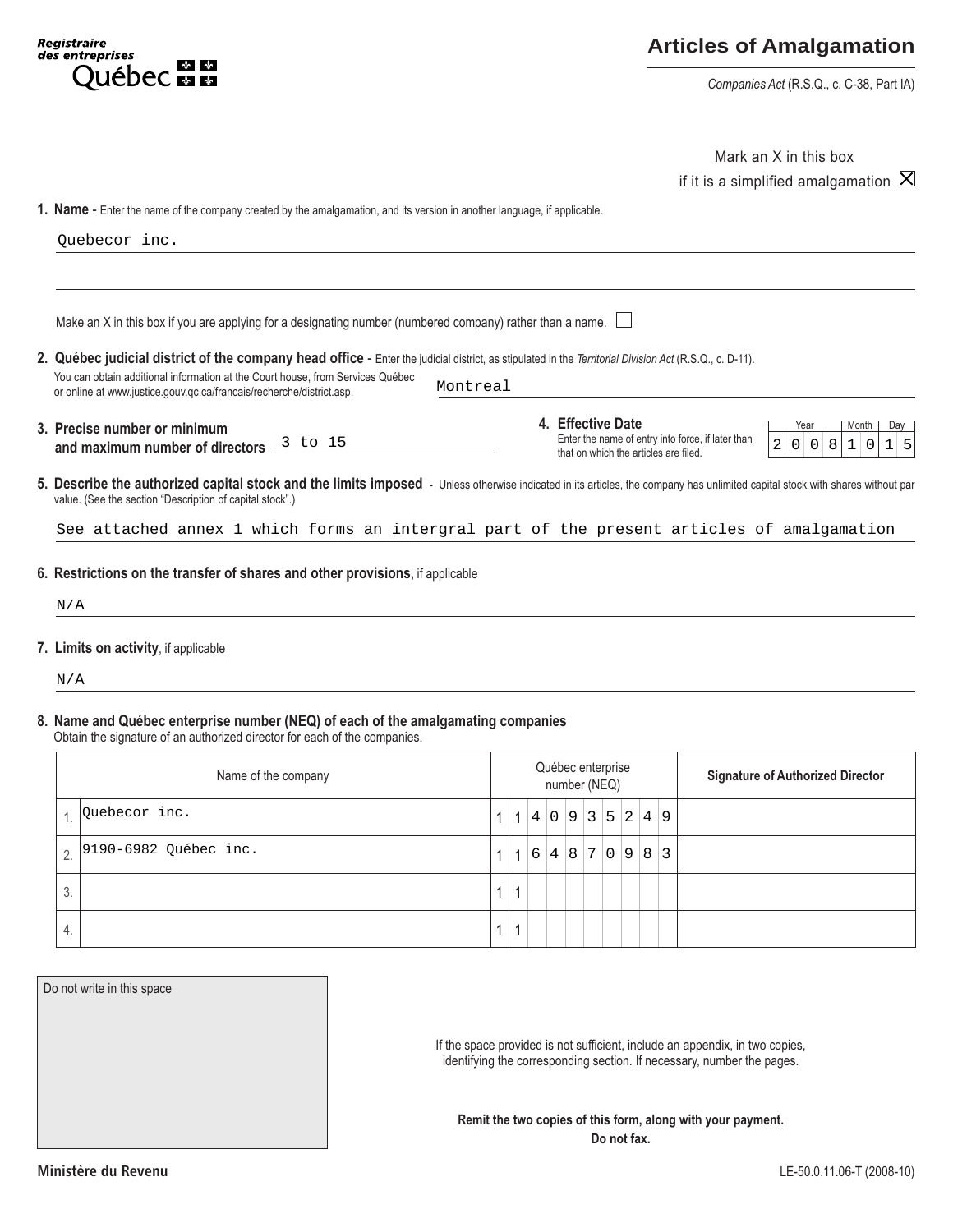### ANNEX 1

## TO THE ARTICLES OF AMENDMENT OF

### QUEBECOR INC.

1. The Class A Multiple Voting Shares and the Class B Subordinate Voting Shares carry the following rights, privileges, conditions and restrictions:

### **1.1. Dividends**

1.1.1 Each Class A Multiple Voting Share and each Class B Subordinate Voting Share shall be entitled to receive such dividends as the Board of Directors shall determine but in an identical amount, at the same time and in the same form (whether in cash, in specie or otherwise) as if such shares were of one class only (any such dividend per share being herein called a "Regular Dividend").

1.1.2 Notwithstanding the provisions of article 1.1.1 above, the Board of Directors may at its discretion from time to time, at the time of declaring a Regular Dividend pursuant to said article 1.1.1, declare an additional dividend (herein called an "Additional Dividend") on each Class B Subordinate Voting Share, without being obliged to declare a similar dividend on each Class A Multiple Voting Share, such Additional Dividend to be payable on the same date as the said Regular Dividend (such date being herein called the "Payment Date"). The percentage that such Additional Dividend represents of such Regular Dividend is herein called the "Designated Percentage".

1.1.3 Upon an Additional Dividend being declared as provided in article 1.1.2 above, each Class B Subordinate Voting Share shall be entitled to receive, during a period of three years commencing on the Payment Date, an additional dividend in an amount equal to the Designated Percentage of each such subsequent Regular Dividend payable on the Payment Date of each subsequent Regular Dividend.

### **1.2. Subdivision or Consolidation**

No subdivision or consolidation of the Class A Multiple Voting Shares or the Class B Subordinate Voting Shares shall be carried out unless, at the same time, the Class B Subordinate Voting Shares or the Class A Multiple Voting Shares, as the case may be, are subdivided or consolidated in the same manner and, in such event, the rights, privileges, conditions and restrictions then applicable to the Class A Multiple Voting Shares and the Class B Subordinate Voting Shares shall also apply to the Class A Multiple Voting Shares and the Class B Subordinate Voting Shares as subdivided or consolidated.

### **1.3. Liquidation**

ln the event of the liquidation or dissolution of the Company or any other distribution of its assets among its shareholders for the purpose of winding-up its affairs, all the Company's assets available for payment or distribution to the holders of the Class A Multiple Voting Shares and the Class B Subordinate Voting Shares shall be paid or distributed equally, share for share, to the holders of Class A Multiple Voting Shares and to the holders of Class B Subordinate Voting Shares.

### **1.4. Conversions**

1.4.1. For purposes of these presents,

1.4.1.1. "**Affiliate**" of any specified person means any other person directly or indirectly controlling, or controlled by, or under direct or indirect common control with, such specified person; for purposes of this definition, "control", when used with respect to any specified person, means the power to direct the management and affairs of such person, directly or indirectly, whether through ownership of voting securities, by contract or otherwise; the terms "controlling" and "controlled" have meanings correlative to the foregoing.

1.4.1.2. "**Transfer Agent**" means the acting transfer agent for the Class B Subordinate Voting Shares at any time.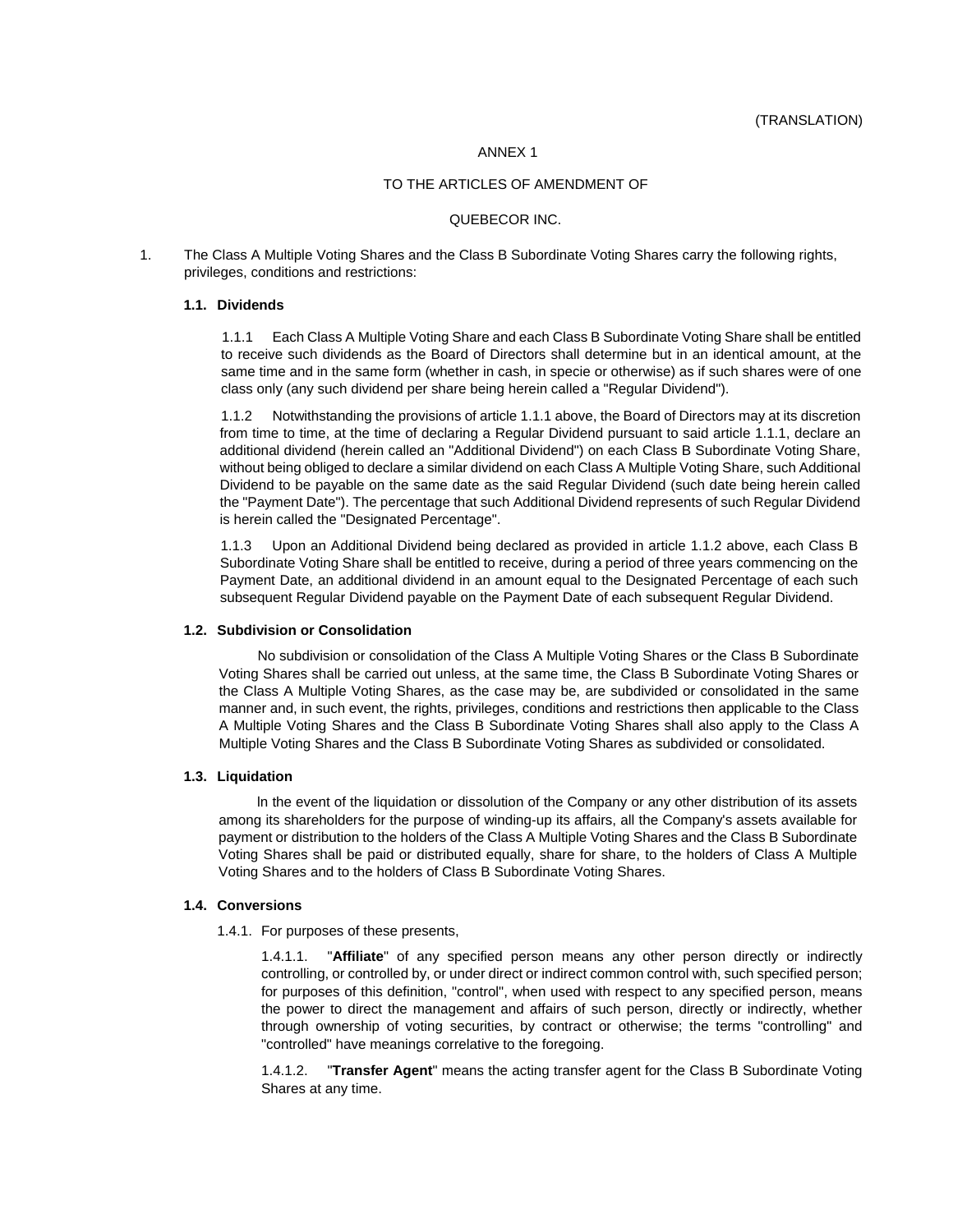1.4.1.3. "**Offer Date**" with respect to any Offer, means the date the Offer is made.

1.4.1.4. "**Péladeau Group**" means the survivors at any time of Pierre Péladeau and his descendants born or to be born.

1.4.1.5. "**Majority Holder**" means, on any given date, the Péladeau Group or an Acceptable Successor if, on that date, the Péladeau Group or an Acceptable Successor, as the case may be, owns, directly or indirectly in any manner (including, without limiting the generality of the foregoing, through interposed corporations or trusts or otherwise) a number of outstanding shares of any class of the Company sufficient to allow it to exercise, on such date, more than fifty per cent ( 50%) of the voting rights attached to the outstanding shares of all classes of the Company carrying, on such date, the right to vote.

1.4.1.6. "**Offer**" means a take-over bid or an issuer bid (within the meaning of the Securities Act (Quebec), as it is now in effect or as it shall be amended or re-enacted in the future) to purchase Class A Multiple Voting Shares; provided, however, that an Offer shall not include an Exempt Offer.

### 1.4.1.7. "**Exempt Offer**" means:

- (a) an Offer made by the Majority Holder or an Affiliate of the Majority Holder;
- (b) an Offer made to all the holders of Class A Multiple Voting Shares and made simultaneously and on the same terms and conditions to all holders of Class B Subordinate Voting Shares whose last address on the records of the Company is in Quebec;
- (c) an Offer made by an offeror in cases contemplated by Section 116 of the Securities Act (Quebec) or in similar cases provided by any amendment to or replacement of the said Section;
- (d) an Offer made by a person or persons other than the Majority Holder or an Affiliate of the Majority Holder to one or more than one holders of Class A Multiple Voting Shares if the Majority Holder before the Offer Date remains the Majority Holder after the offeror of such Offer has taken up and paid the Class A Multiple Voting Shares according to the terms of the Offer;

except that (i) Exempt Offer shall not include an Offer made in the case contemplated by Section 116 (1) of the Securities Act (Quebec) or in similar cases provided by any amendment to or replacement thereof unless a similar Offer is also made to the holders of Class B Subordinate Voting Shares and (ii) in calculating the margin of variation for the purposes of Section 116(2) of the Securities Act (Quebec), as amended or replaced, the average market price shall be the lower of the average market prices of the Class A Multiple Voting Shares and Class B Subordinate Voting Shares.

1.4.1.8. "**Acceptable Successor**" means any person or persons acting jointly or in concert who have acquired Class A Multiple Voting Shares from the Péladeau Group or another Acceptable Successor:

- (i) at a price or for a consideration not exceeding the then average market price of the Class A Multiple Voting Shares or the Class B Subordinate Voting Shares (according to whichever of the two is lower) plus the margin of variation determined in accordance with the provisions of the Securities Act (Quebec) and the regulations thereto governing take-over bids at the time of acquisition (as such provisions may be amended or replaced); or
- (ii) in a transaction or series of transactions which includes the making of a take-over bid for Class B Subordinate Voting Shares, on conditions no less favourable than those applying to the applicable purchase of Class A Multiple Voting Shares, in accordance with the provisions relating to take-over bids of the applicable legislation in each province of Canada in which compliance with such provisions is required, such take-over bid being made at a price or for consideration equal to that paid for the Class A Multiple Voting Shares, on a share for share basis, and for all Class B Subordinate Voting Shares or that number of Class B Subordinate Voting Shares equal to the number of Class A Multiple Voting Shares acquired in such transaction or series of transactions multiplied by 10.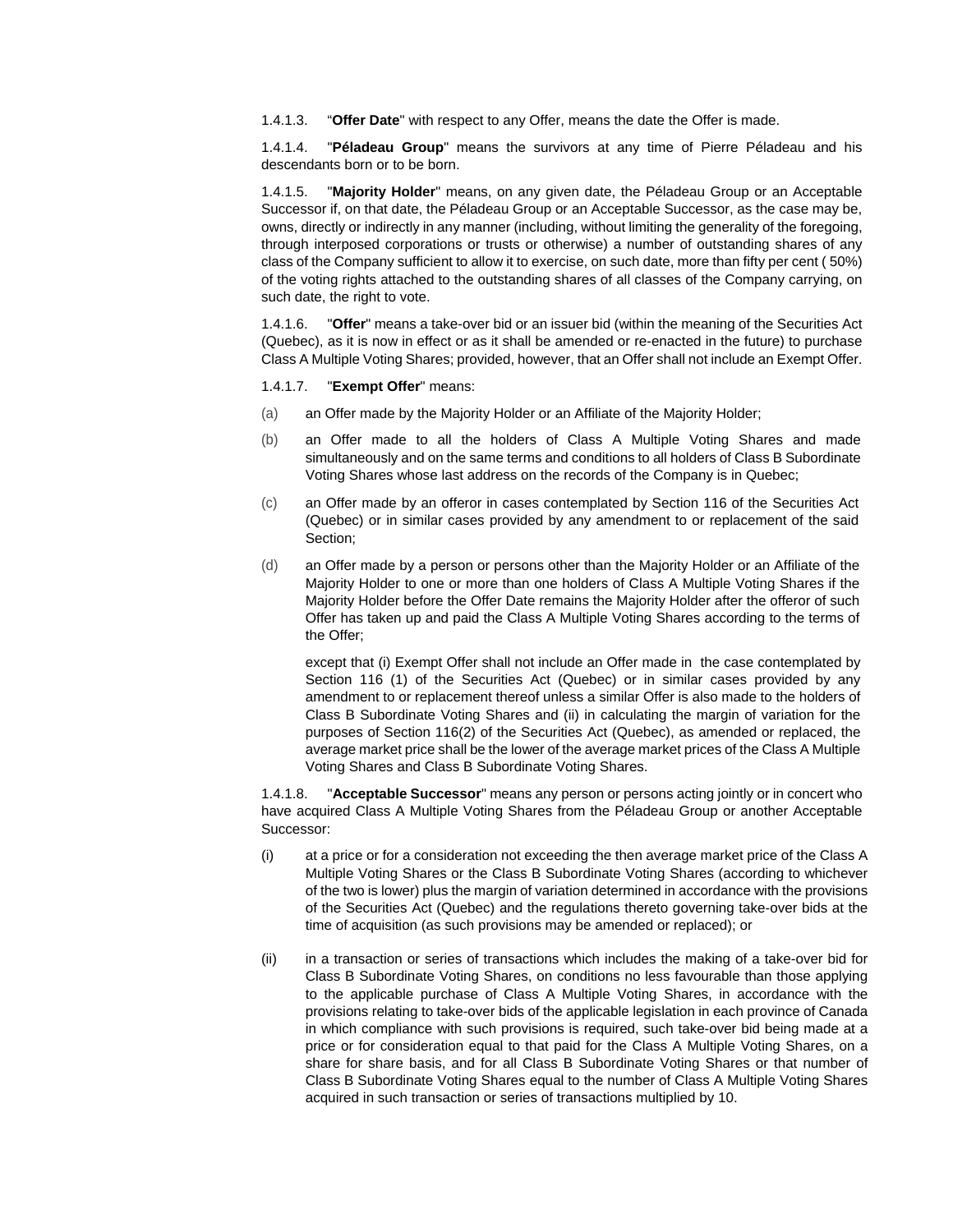1.4.2. Subject to the provisions of the following article, if an Offer is made, each Class B Subordinate Voting Share shall become convertible, from the Offer Date, at the holder's option, into one Class A Multiple Voting Share, but for the sole purpose of allowing the holder to accept the Offer.

1.4.3. The conversion right of the Class B Subordinate Voting Shares provided in article 1.4.2 shall be exercisable by written notice sent to the Company at its head office or to the Transfer Agent at any office of the Transfer Agent where the transfer of Class B Subordinate Voting Shares may be effected, and such notice shall be accompanied by the certificate or certificates representing the Class B Subordinate Voting Shares which the holder wishes to convert into Class A Multiple Voting Shares; such notice shall be signed by the holder or his representative and shall specify the number of Class B Subordinate Voting Shares which the holder wishes to convert into Class A Multiple Voting Shares; if part only of the Class B Subordinate Voting Shares represented by the certificate or certificates accompanying the notice are to be converted, the holder shall be entitled to receive, at the expense of the Company, a new certificate representing the Class B Subordinate Voting Shares included in the certificate or certificates sent as aforementioned and which are not to be converted.

1.4.4. The giving of the notice of conversion by the holder of Class B Subordinate Voting Shares as provided in article 1.4.3 shall constitute the Transfer Agent the mandatary of such holder for purposes of the Offer and for purposes of doing anything to complete the acceptance of the Offer in the name of such holder. The due signature and delivery to the Transfer Agent by the holder of Class B Subordinate Voting Shares of any form of acceptance provided with the Offer, accompanied by the certificate or certificates representing such shares, shall be considered the giving of the notice of conversion by such holder to the Transfer Agent.

1.4.5. ln the event of any conversion of Class B Subordinate Voting Shares by a holder according to article 1.4.2, the Company shall cause the Transfer Agent to issue in the name of such Transfer Agent a certificate representing the Class A Multiple Voting Shares resulting from such conversion.

1.4.6. The right of the holder of Class B Subordinate Voting Shares to convert his shares into Class A Multiple Voting Shares according to article 1.4.2 shall be deemed to have been exercised, and the holder of Class B Subordinate Voting Shares to be converted shall be deemed to have become the holder of Class A Multiple Voting Shares for purposes of the Offer, on the date or dates of surrender of the certificate or certificates representing the Class B Subordinate Voting Shares to be converted, accompanied by the written notice mentioned in article 1.4.3, notwithstanding any delay in the issue of the certificate or certificates representing the Class A Multiple Voting Shares into which such Class B Subordinate Voting Shares have been converted for purposes of the Offer, the whole subject to the other provisions of this article 1.4.

1.4.7. After the issue of a certificate representing Class A Multiple Voting Shares in the name of the Transfer Agent as mandatary for any holder as provided in article 1.4.5, the Transfer Agent shall, at its discretion or according to the written instructions of such holder, if any, do all things necessary to complete the acceptance of the Offer in the name of such holder, including the surrender of the said certificate and of any other required document to the depositary under the terms of the Offer. ln this respect, the Transfer Agent may, at his discretion, attach a written notice to the said certificate or endorse the said certificate with a notice providing that the Class A Multiple Voting Shares represented by the certificate are subject to certain restrictions and conditions, namely those described in the following articles 1.4.8, 1.4.9 and 1.4.10.

- 1.4.8. Notwithstanding the provisions of the preceding articles 1.4.2 to 1.4.7, if on the expiration of any Offer the Majority Holder has not accepted such Offer,
- (a) the right of conversion provided in article 1.4.2 shall be deemed never to have arisen;
- (b) the Transfer Agent shall immediately cease to be the mandatary for the holders of Class B Subordinate Voting Shares for purposes of accepting the Offer;
- (c) the Class B Subordinate Voting Shares converted into Class A Multiple Voting Shares on that date or before that date shall be deemed never to have been converted and to have always remained Class B Subordinate Voting Shares, including the shares which the offeror shall have taken up and paid for according to the terms of the Offer; and
- (d) the Transfer Agent shall cause each holder of Class B Subordinate Voting Shares deemed never to have been converted to receive a certificate or certificates representing the said Class B Subordinate Voting Shares and shall make all necessary entries in the records of the Company to give effect to the foregoing.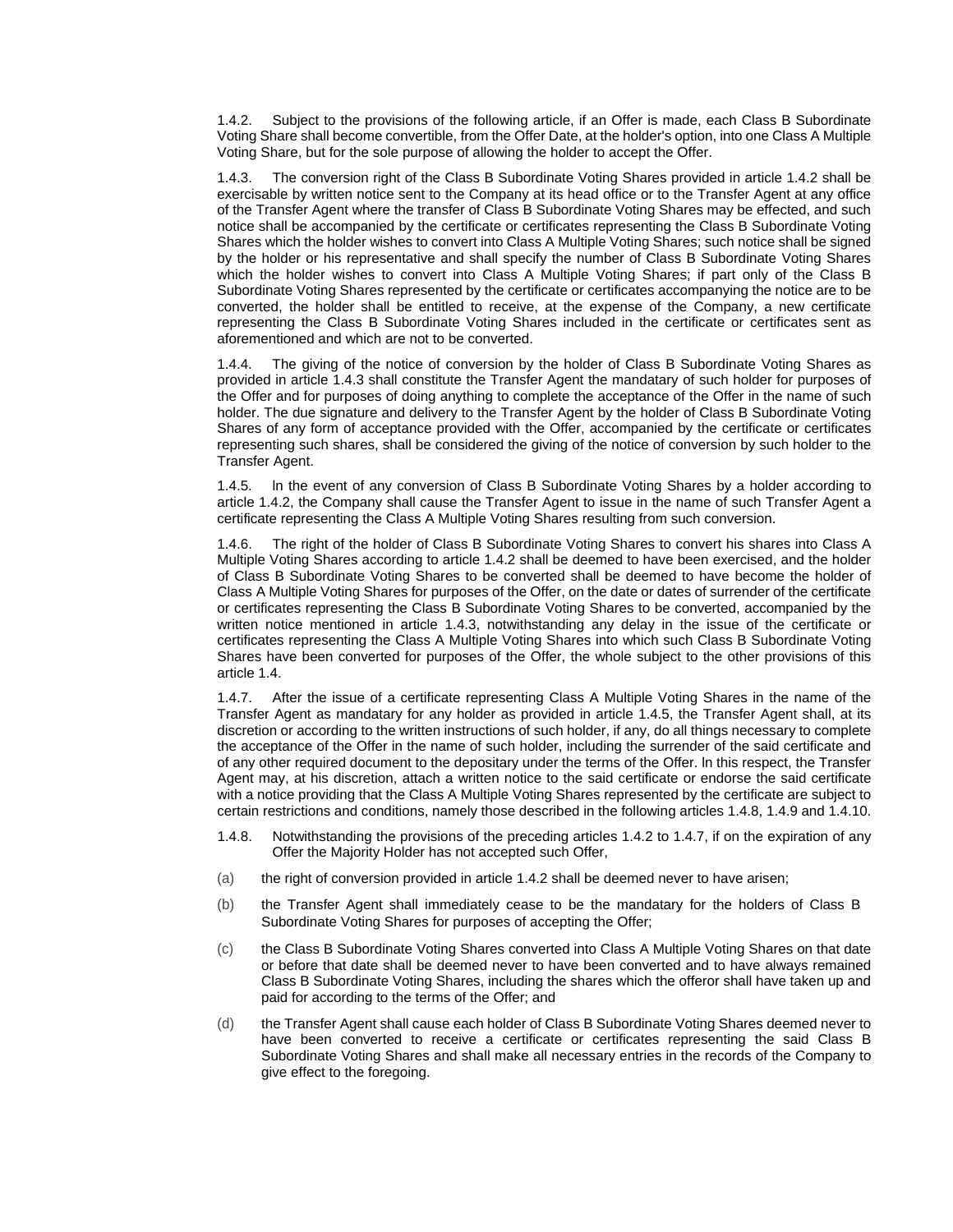1.4.9. With respect to any Offer, if the offeror does not, for any reason, take up and pay for the shares sought by the Offer, or if the offeror only takes up and pays for a reduced number of shares tendered in acceptance of the Offer (whether Class A Multiple Voting Shares or Class B Subordinate Voting Shares converted for the purposes of the Offer), then, notwithstanding the provisions of articles 1.4.2 to 1.4.7,

- (a) the Class B Subordinate Voting Shares which had been converted into Class A Multiple Voting Shares for purposes of the Offer and which are not taken up and paid for shall be deemed never to have been converted into Class A Multiple Voting Shares and to have always remained Class B Subordinate Voting Shares, and
- (b) the Transfer Agent shall cause each holder of Class B Subordinate Voting Shares deemed never to have been converted to receive a certificate or certificates representing said Class B Subordinate Voting Shares and shall make all necessary entries in the records of the Company to give effect to the foregoing.

1.4.10. With respect to any Offer, the Class A Multiple Voting Shares resulting from the conversion of the Class B Subordinate Voting Shares for purposes of accepting the Offer shall continue to entitle their holders to one vote per share, notwithstanding the provisions of article 1.5, and shall be deemed to be Class B Subordinate Voting Shares with respect to the right of their holders to elect directors and to receive any dividend paid on the shares of the Company, notwithstanding the conversion, and this, until the date on which the offeror takes up and pays for such shares according to the terms of the Offer, or after such date in the case of Class B Subordinate Voting Shares taken up and paid for but with respect to which the provisions of article 1.4.8 apply.

1.4.11. Any payment of the price of shares received from an offeror of an Offer by the Transfer Agent as mandatary for the holders of Class B Subordinate Voting Shares shall be remitted by the Transfer Agent to each such holder according to the number of Class B Subordinate Voting Shares so paid which he held immediately before the conversion.

1.4.12. The holder of Class B Subordinate Voting Shares shall have the right to give to the Transfer Agent, acting as such holder's mandatary, any written instruction with respect to the exercise of any right of said holder under the Offer, including the right to revoke the tender of securities pursuant to the Offer, if any, and the right to accept or to refuse any subsequent Offer made after the first Offer has been made.

1.4.13. All fees and expenses incurred by the Transfer Agent in the administration of the preceding provisions shall be borne by the Company.

1.4.14. Promptly after the Offer Date, the Transfer Agent shall give a written notice to the holders of Class B Subordinate Voting Shares setting out substantially the provisions of articles 1.4.1 to 1.4.13, said notice to be accompanied by any other document or form which the Company or the Transfer Agent deems, in its discretion, useful or necessary to allow the holders of Class B Subordinate Voting Shares to exercise their rights as provided in the said articles.

1.4.15. The Class B Subordinate Voting Shares converted into Class A Multiple Voting Shares, except those deemed never to have been converted according to articles 1.4. 8, 1.4.9 and 1.4.10, shall become issued Class A Multiple Voting Shares.

1.4.16. Each issued and outstanding Class A Multiple Voting Share may, at any time, at the holder's option, be converted into one Class B Subordinate Voting Share.

1.4.17. The conversion right of the Class A Multiple Voting Shares provided in article 1.4.16 shall be exercisable by written notice sent to the Company at its head office or to the Transfer Agent for the Class A Multiple Voting Shares at any office of the Transfer Agent where the transfer of Class A Multiple Voting Shares may be effected, and such notice shall be accompanied by the certificate or certificates representing the Class A Multiple Voting Shares which the holder wishes to convert into Class B Subordinate Voting Shares; such notice shall be signed by the holder or his representative and shall specify the number of Class A Multiple Voting Shares which the holder wishes to convert into Class B Subordinate Voting Shares; if part only of the Class A Multiple Voting Shares represented by the certificate or certificates accompanying the notice are to be converted, the holder shall be entitled to receive, at the expense of the Company, a new certificate representing the Class A Multiple Voting Shares included in the certificate or certificates sent as aforementioned and which are not to be converted.

1.4.18. On any conversion of Class A Multiple Voting Shares according to article 1.4.16, the certificate or certificates representing the Class B Subordinate Voting Shares resulting from the conversion shall be issued in the name of the holder of the Class A Multiple Voting Shares converted or in the name that such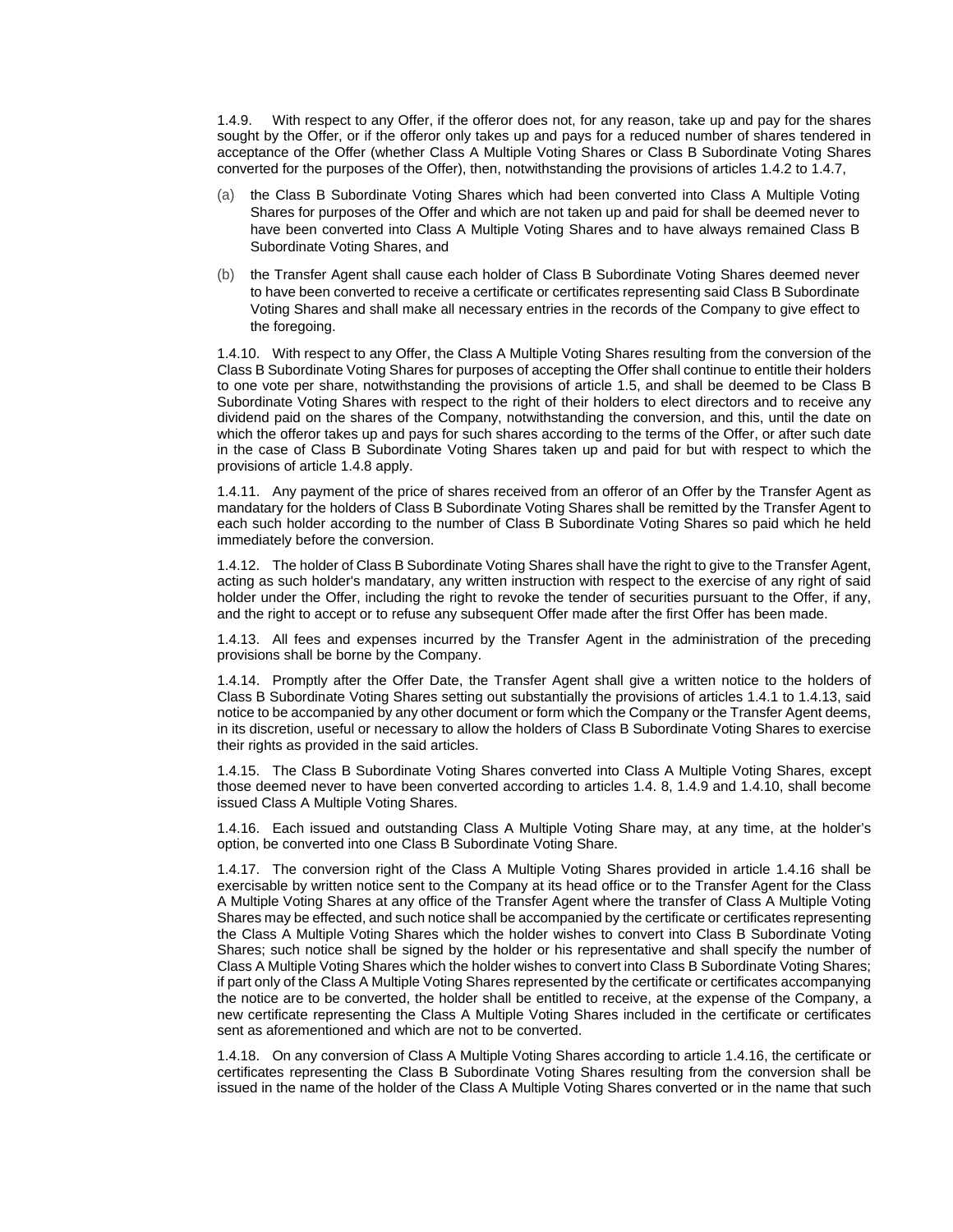holder may direct in writing (either in the notice referred to in article 1.4.17 or otherwise), provided that such holder shall pay any applicable security transfer tax.

1.4.19. The right of a holder of Class A Multiple Voting Shares to convert the same into Class B Subordinate Voting Shares according to article 1.4.16 shall be deemed to have been exercised, and the holder of Class A Multiple Voting Shares to be converted (or any person or persons in whose name or names such holder of Class A Multiple Voting Shares shall have directed a certificate or certificates representing Class B Subordinate Voting Shares to be issued as provided in article 1.4.18) shall be deemed to have become a holder of Class B Subordinate Voting Shares of the Company for all purposes, on the date or dates of surrender of the certificate or certificates representing the Class A Multiple Voting Shares to be converted accompanied by the written notice mentioned in article 1.4.17, notwithstanding any delay in the delivery of the certificate or certificates representing the Class B Subordinate Voting Shares into which such Class A Multiple Voting Shares have been converted.

1.4.20. The Class A Multiple Voting Shares converted into Class B Subordinate Voting Shares according to article 1.4.16 shall become issued Class B Subordinate Voting Shares.

1.4.21. Upon conversion of Class A Multiple Voting Shares into Class B Subordinate Voting Shares by virtue of article 1.4.16 and upon final conversion of Class B Subordinate Voting Shares into Class A Multiple Voting Shares by virtue of article 1.4.2, the number of shares outstanding of the class of shares tendered for conversion shall be thereby reduced by the number of shares so tendered for conversion, and the number of shares outstanding of the other class shall be thereby increased by the number of shares issued at the time of conversion.

## **1.5. Voting**

1.5.1. The holders of Class A Multiple Voting Shares and the holders of Class B Subordinate Voting Shares shall be entitled to receive notice of any meeting of shareholders of the Company and to attend and vote thereat as a single class on all matters to be voted on by the shareholders of the Company, except a meeting where only the holders of shares of one class or of a particular series are entitled to vote separately pursuant to the Companies Act (Quebec) or to the Articles of the Company and except as provided in articles 1.5.2 through 1.5.6 below; the Class A Multiple Voting Shares shall carry ten (10) votes per share and the Class B Subordinate Voting Shares shall carry one (1) vote per share, subject to the provisions of article 1.4.10 and article 1.5.10.

1.5.2. Subject to the provisions of article 1.5.10, the holders of Class B Subordinate Voting Shares voting separately as a class shall be entitled to elect that number of members of the Board of Directors of the Company which shall constitute twenty-five percent (25%) of the entire Board of Directors or, if twenty-five percent (25%) of the entire Board of Directors is not a whole number, the next higher whole number of members of the Board of Directors which shall constitute at least twenty-five percent ( 25%) of the entire Board of Directors. Each member of the Board of Directors elected by the holders of Class B Subordinate Voting Shares voting separately as a class is hereinafter referred to as a "Class B Director".

1.5.3. Subject to the provisions of articles 1.5.9 and 1.5.10, the holders of Class A Multiple Voting Shares voting separately as a class shall be entitled to elect all the members of the Board of Directors other than those members, if any, to be elected by the holders of Class B Subordinate Voting Shares voting separately as a class as provided in article 1.5.2 above. Each member of the Board of Directors elected by the holders of Class A Multiple Voting Shares voting separately as a class is hereinafter referred to as a "Class A Director".

1.5.4. Subject to the provisions of article 1.5.10, any vacancy in office of a Class A Director may be filled by a vote of the remaining Class A Directors or by a shareholder vote of the relevant class. Any vacancy in office of a Class B Director may be filled by a vote of the remaining Class B Directors or by a shareholder vote of the relevant class. Subject to the provisions of articles 1.5.9 and 1.5.10, at any meeting of the shareholders of the Company called for the purpose of removing any member of the Board of Directors or filling any vacancy on the Board of Directors, the holders of Class A Multiple Voting Shares shall be entitled to vote separately as a class with respect to removal of any Class A Director or with respect to filling any vacancy in office of a Class A Director and the holders of Class B Subordinate Voting Shares shall be entitled to vote separately as a class with respect to removal of any Class B Director or with respect to filling any vacancy in office of a Class B Director. Vacancies in the office of Class A Directors and Class B Directors may be filled and Class A Directors and Class B Directors may be removed from office only in accordance with this article 1.5.4.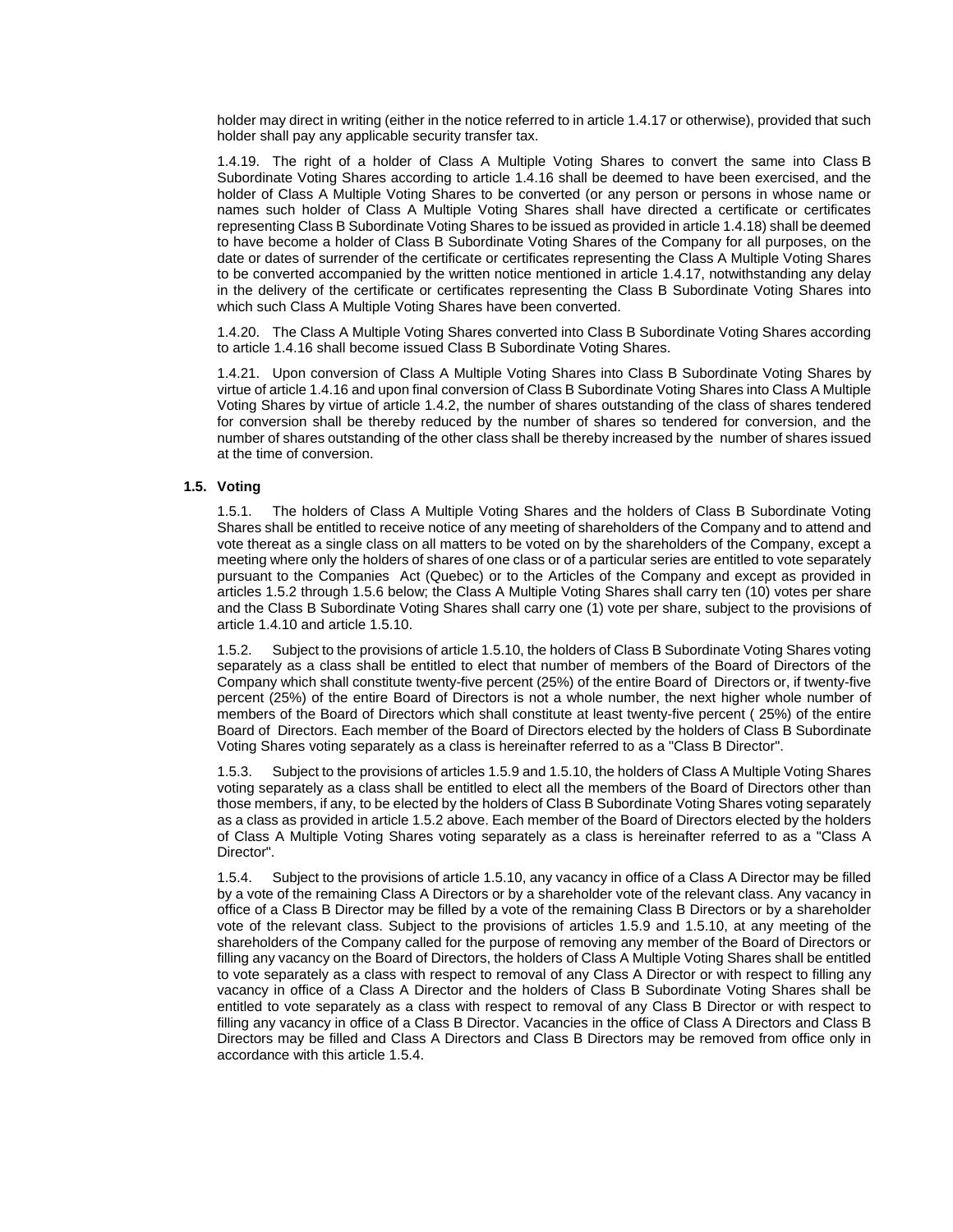1.5.5. Nothing herein contained shall be deemed to limit the right of the Company from time to time to increase or decrease the number or the minimum or maximum number of its directors provided that the requirements of articles 1.5. 2 through 1.5.4 above continue to be met.

1.5.6. The holders of Class A Multiple Voting Shares and the holders of Class B Subordinate Voting Shares shall be entitled to vote as separate classes with respect to any amendment to this article 1.5.

1.5.7. Notwithstanding anything to the contrary contained in articles 1.5.2 through 1.5.6 above, (a) the holders of either Class A Multiple Voting Shares or Class B Subordinate Voting Shares that remain issued and outstanding shall have the power to elect or remove all members of the Board of Directors at any time when no shares of the other class are issued and outstanding, and (b) the provisions of article 1.5.2 through 1.5.4 will become effective only as of and from the first annual meeting of shareholders of the Company following the end of the fiscal year of the Company ending September 30, 1986, at which meeting the first Class A Directors and Class B Directors will be elected.

1.5.8. Whenever the holders of Class A Multiple Voting Shares and the holders of Class B Subordinate Voting Shares are called upon to vote on any matter submitted to the shareholders of the Company, the Company may, at its discretion, call one meeting only using a single notice of meeting and, where required, a single management proxy circular, notwithstanding the fact that the holders of Class A Multiple Voting Shares and the holders of Class B Subordinate Voting Shares may be entitled to vote separately as a class on such matter. The formalities to be observed with respect to the giving of notice of such meeting to the conduct thereof and the quorum therefor shall be those prescribed by the by-laws of the Company for general meetings of shareholders.

1.5.9. As long as any stock exchange on which shares of the Company's Class A Multiple Voting Shares and Class B Subordinate Voting Shares are listed requires the following as a condition of such listing, if, on the record date for any meeting of the shareholders of the Company at which members of the Board of Directors of the Company are to be elected, the number of outstanding Class A Multiple Voting Shares is less than twelve and one half percent (12 1/2%) of the total number of outstanding Class A Multiple Voting Shares and outstanding Class B Subordinate Voting Shares of the Company, then the holders of Class B Subordinate Voting Shares, voting separately as a class, would continue to elect a number of members of the Board of Directors equal to at least twenty-five percent (25%) of the total number of members constituting the entire Board of Directors as provided in article 1.5.2 above and, in addition, shall vote together with the holders of Class A Multiple Voting Shares to elect the remaining members of the Board of Directors to be elected at such meeting, with the holders of Class A Multiple Voting Shares entitled to ten (10) votes per share and the holders of Class B Subordinate Voting Shares entitled to one (1) vote per share.

1.5.10. Notwithstanding articles 1.5.1 to 1.5.9, if at any time, prior to September 30, 1993, the Péladeau Group or, thereafter, the Péladeau Group or an Acceptable Successor does not own, directly or indirectly in any manner (including, without limiting the generality of the foregoing, through interposed corporations or trusts or otherwise) a number of Class A Multiple Voting Shares equal to at least forty percent (40%) of all of the then outstanding Class A Multiple Voting Shares or does not own, as aforesaid, at least 4,000,000 (adjusted upward or downward to reflect any subdivision or consolidation, as the case may be) Class A Multiple Voting Shares, then and for evermore the Class A Multiple Voting Shares shall carry one (1) vote per share and all directors of the Company shall be elected by the holders of the Class A Multiple Voting Shares and Class B Subordinate Voting Shares voting together as a single class and all of the provisions of articles 1.5.1 to 1.5.9, inclusively, shall cease to have any effect.

1.5.11. The Péladeau Group or an Acceptable Successor, as the case may be, shall furnish or cause to be furnished to the Transfer Agent for the Class A Multiple Voting Shares, upon ceasing to own the number of Class A Multiple Voting Shares referred to in article 1.5.10, an affidavit or sworn declaration to that effect. Upon receipt of such affidavit or declaration, or such other evidence acceptable to the Transfer Agent, the Transfer Agent shall send or cause to be sent to all registered holders of Class A Multiple Voting Shares and Class B Subordinate Voting Shares a written notice setting forth in substance the matters described in article 1.5.10.

### **1.6. Rank**

Except as otherwise provided in this article 1, each Class A Multiple Voting Share and each Class B Subordinate Voting Share shall have the same rights, shall be equal in all respects and shall be treated by the Company as if they were shares of one class only.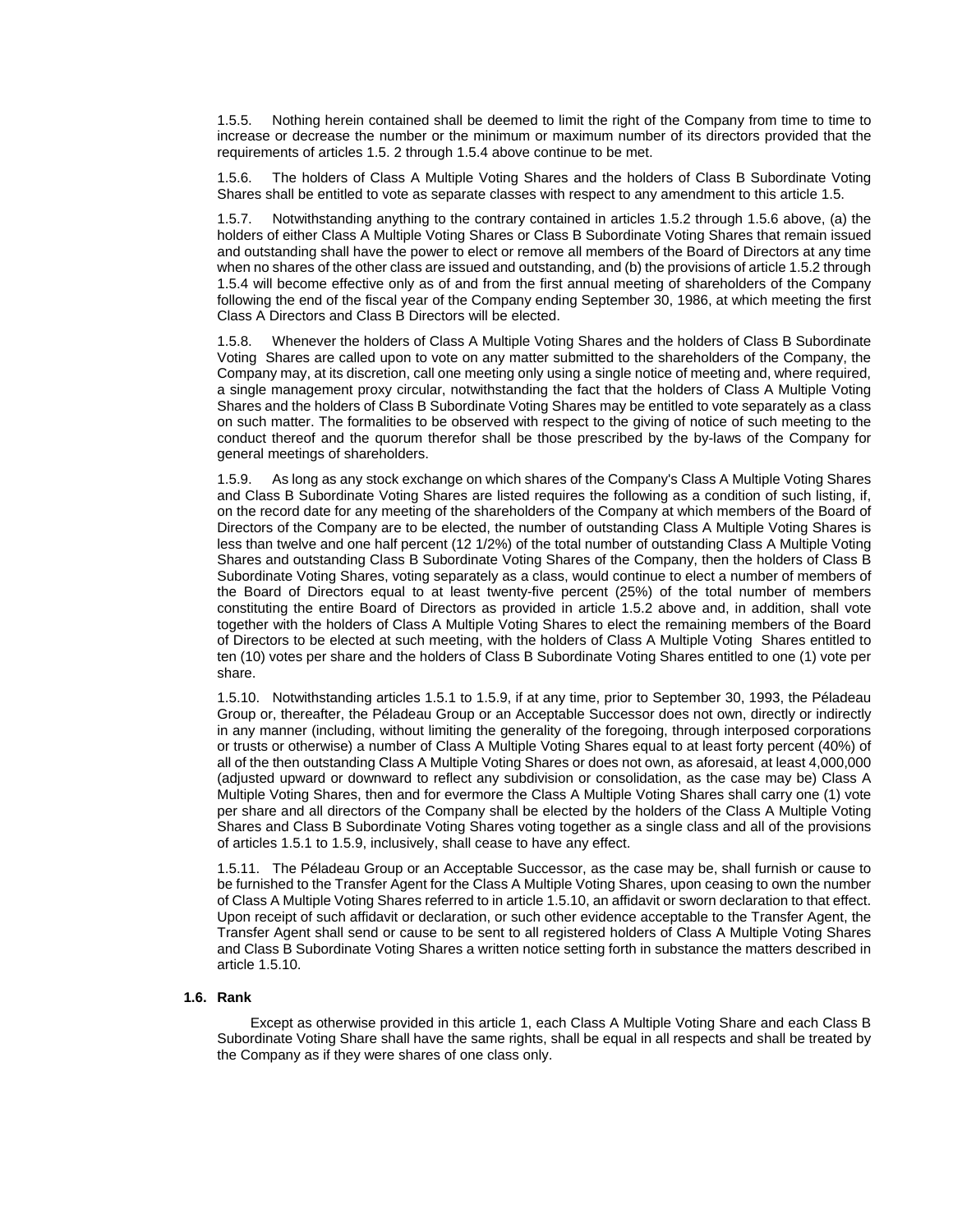## **1.7. Modifications**

Any amendment to the Articles of the Company to delete or amend any of the rights, privileges, conditions or restrictions attaching to the Class A Multiple Voting Shares or to the Class B Subordinate Voting Shares, respectively, may be authorized by at least two-thirds (2/3) of the votes cast at a meeting of the holders of the Class A Multiple Voting Shares and the Class B Subordinate Voting Shares duly held for such purpose; provided, however, that if the holders of Class A Multiple Voting Shares, as a class, or the holders of Class B Subordinate Voting Shares, as a class, shall be affected in a manner different from the other class of shares, such amendment shall, in addition, be authorized by at least two-thirds ( 2/3) of the votes cast at a meeting of the holders of the class of shares so differently affected, which may be held concurrently with the aforesaid meeting of the holders of Class A Multiple Voting Shares and of Class B Subordinate Voting Shares. The formalities to be observed with respect to the giving of notice of any meeting of the holders of Class A Multiple Voting Shares or of Class B Subordinate Voting Shares, to the conduct thereof and the quorum therefor shall, *mutatis mutandis,* be those prescribed in the by-laws of the Company with respect to general meetings of shareholders.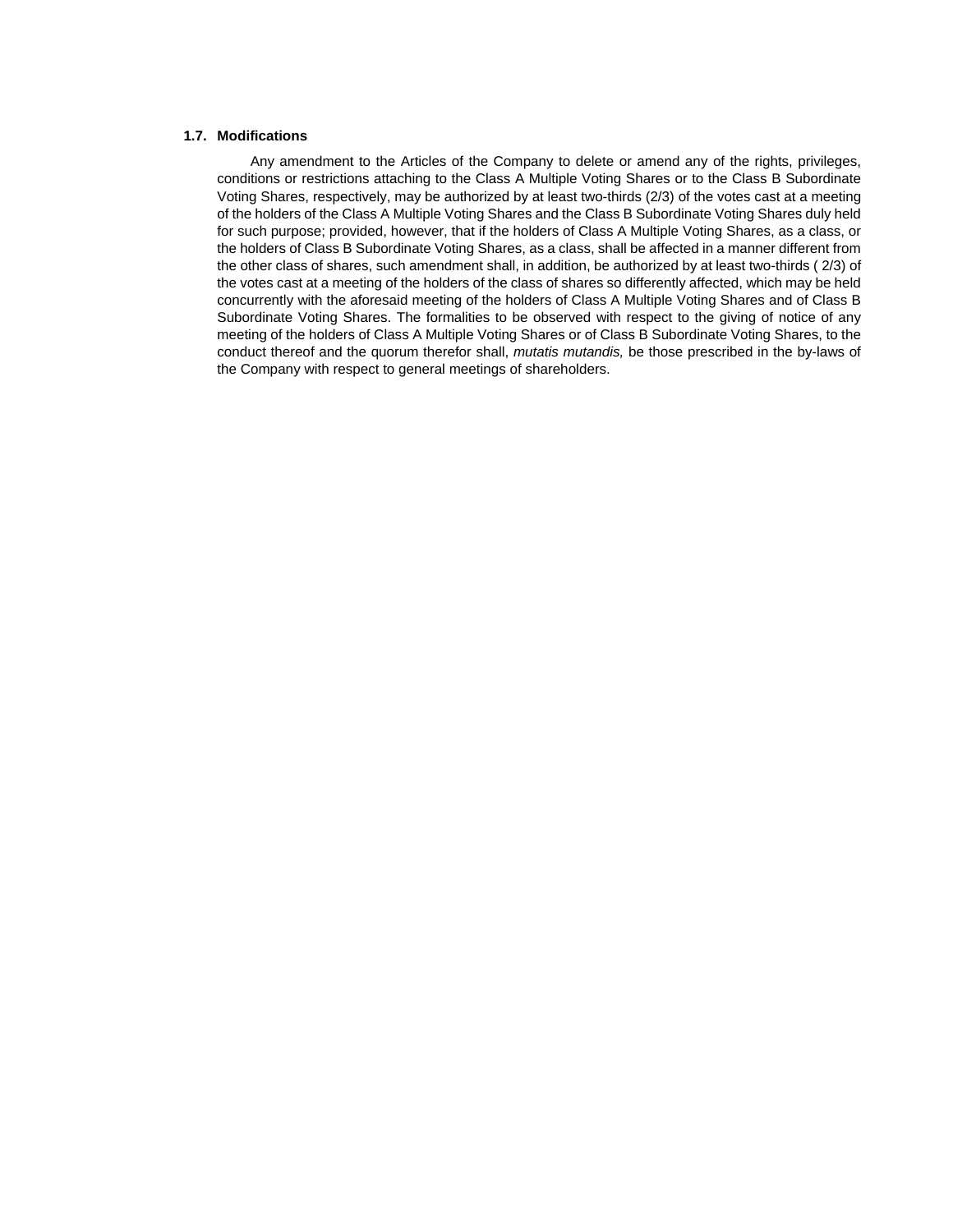[Translation]

## **CERTIFICATE OF AMENDMENT**

## *Business Corporations Act*

I attest that the enterprise registered under the name

QUÉBECOR INC.

And it's version

QUEBECOR INC.

has amended its articles under the Business Corporations Act on May 9, 2012 as indicated in the articles of amendment attached hereto.



Filed with the Register on May 10, 2012 under registration number 1140935249.

> **[**Signed**]** Acting Enterprise Registrar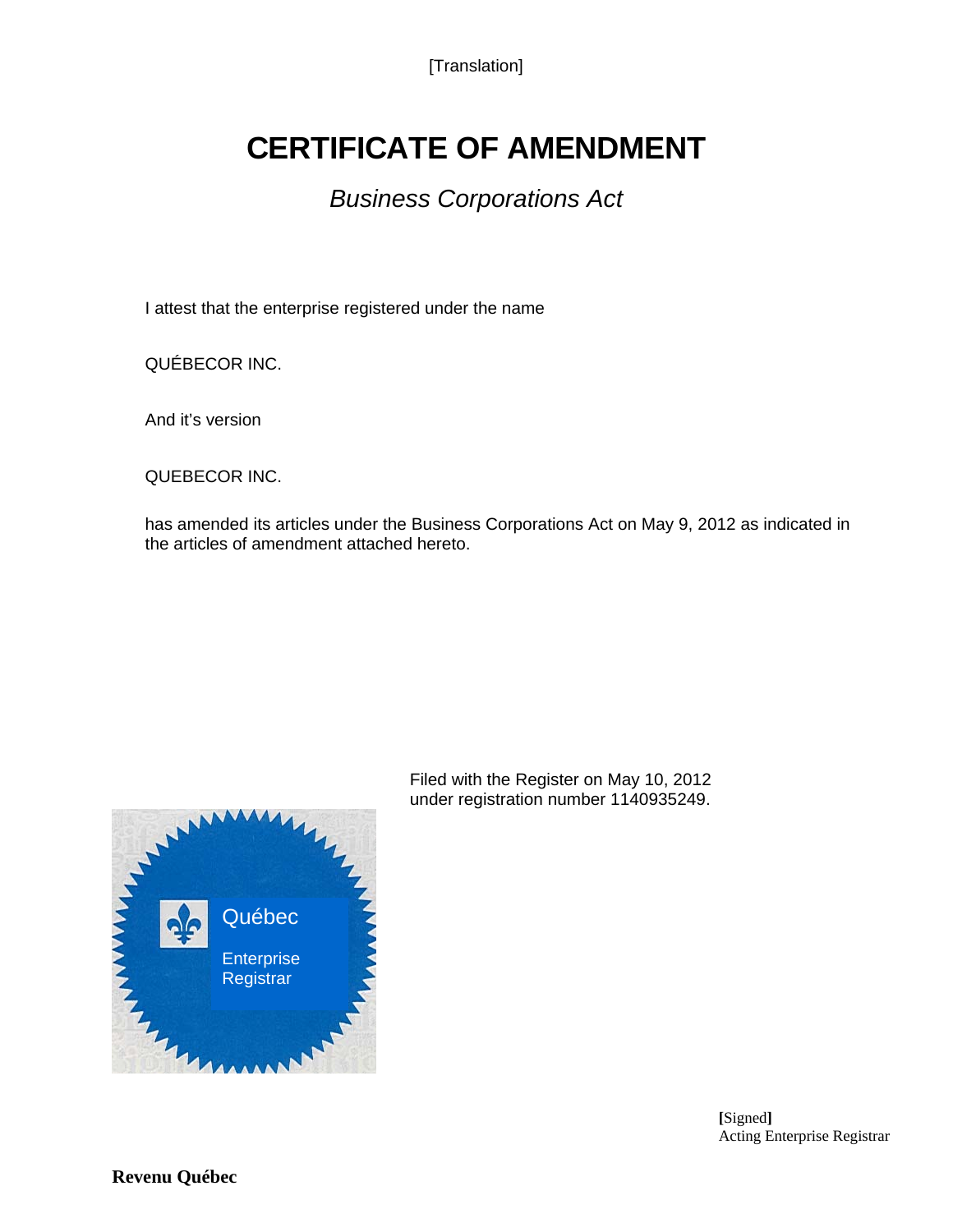

## **Courtesy Translation**

## The Registraire des entreprises does not produce an English version of its forms. However, it provides translations of the content of the forms for information purposes.

## **Articles of Amendment**

Québec enterprise number NEQ 1 1 40935249

This form must be completed by a business corporation that wishes to amend its articles of incorporation. For more information, refer to the Guide to Articles of Amendment (RE-500.G-T).

#### Information about the business corporation 1

Name of business corporation QUEBECOR INC.

Versions of the name of the corporation in a language other than French, if applicable

#### **Amendment of articles**  $\overline{2}$

## 2.1 Amendment to the name

New name of business corporation QUÉBECOR INC.

New versions of the name of the corporation in a language other than French, if applicable QUEBECOR INC.

Designating number in lieu of a name

2.2 Other amendments N/A

## 2.3 Date and time of certificate, if applicable

Date (Y M D) Time (hour minutes)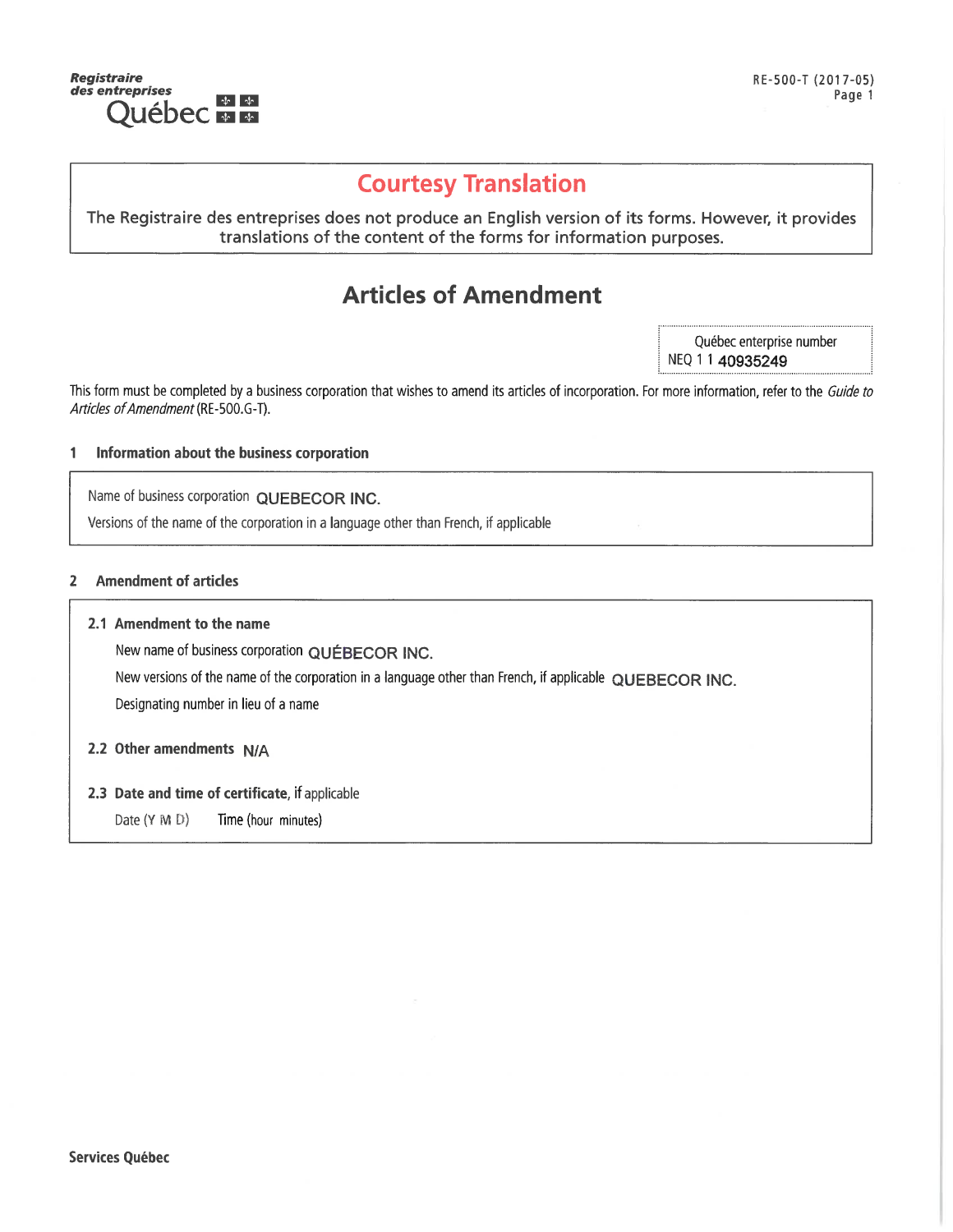#### **Correction of articles**  $\overline{\mathbf{3}}$

## 3.1 Articles and certificate concerned by the correction

The articles of (Type of articles) deposited in the enterprise register on (Y M D) contain illegal provisions, errors or irregularities. A certificate relating to these articles was issued by the Registraire des entreprises on (Y M D) and at (hour minutes), if applicable.

## 3.2 Corrections requested

## 3.3 Rights of shareholders and creditors

Check the appropriate box(es).

- The corrections will not be prejudicial to the rights of shareholders.
- The corrections will not be prejudicial to the rights of creditors.
- The corrections could be prejudicial to the rights of shareholders.
- **III** The corrections could be prejudicial to the rights of creditors.

#### **Signature**  $\boldsymbol{\Delta}$

Last name and first name of authorized director or officer Tremblay, Claudine

Signature of authorized director or officer (signed)

Sign form RE-500 and return it along with the required documents and payment. Do not fax the form.

| Do not use this area. |  |
|-----------------------|--|
|                       |  |
|                       |  |
|                       |  |
|                       |  |
|                       |  |
|                       |  |
|                       |  |
|                       |  |
|                       |  |
|                       |  |
|                       |  |
|                       |  |
|                       |  |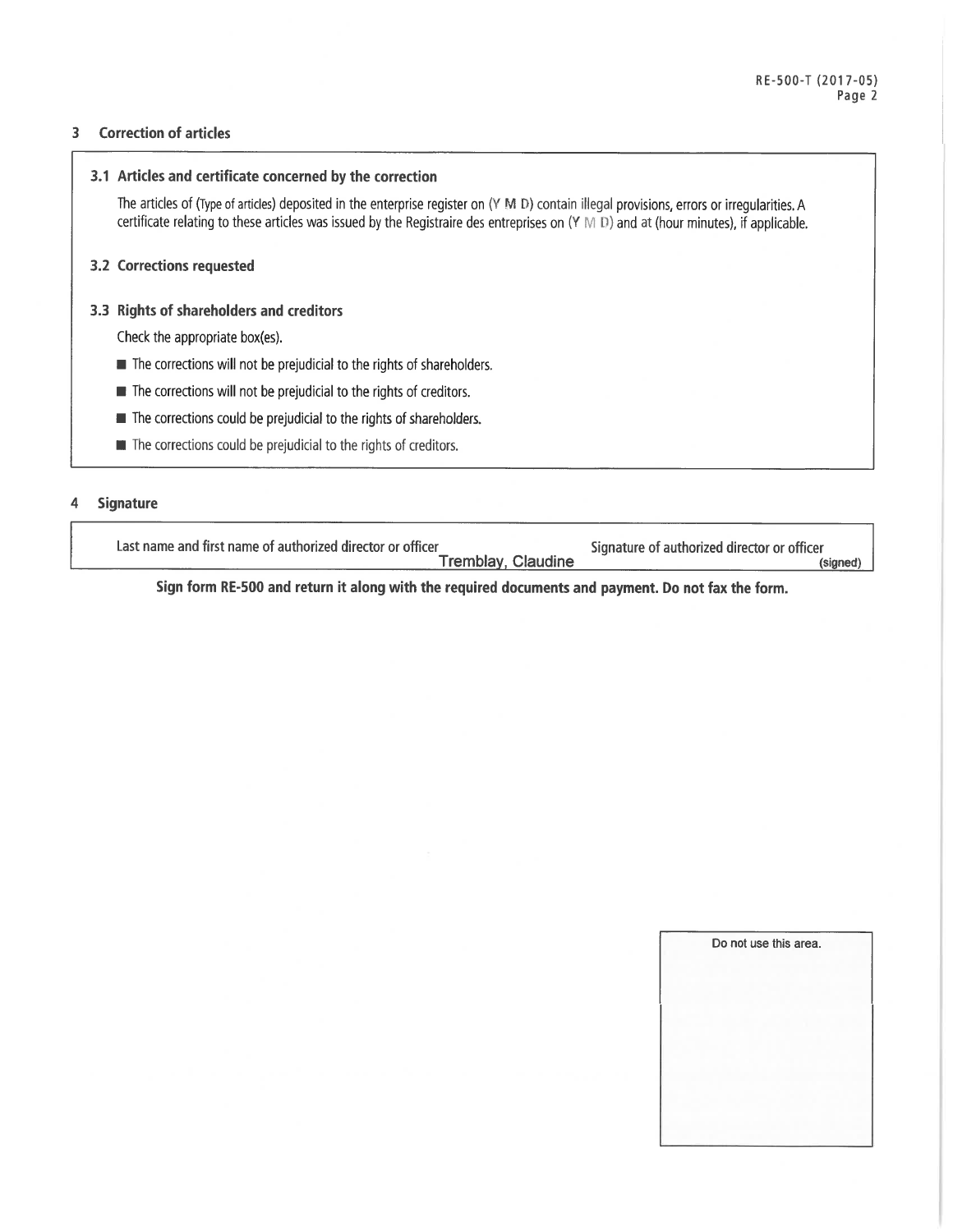## **Declaration Relating to the Name**

Name of business corporation

I declare that reasonable means have been taken to ensure that the name chosen is in compliance with the law and that I am the person authorized to sign this declaration.

First name and last name of authorized director or officer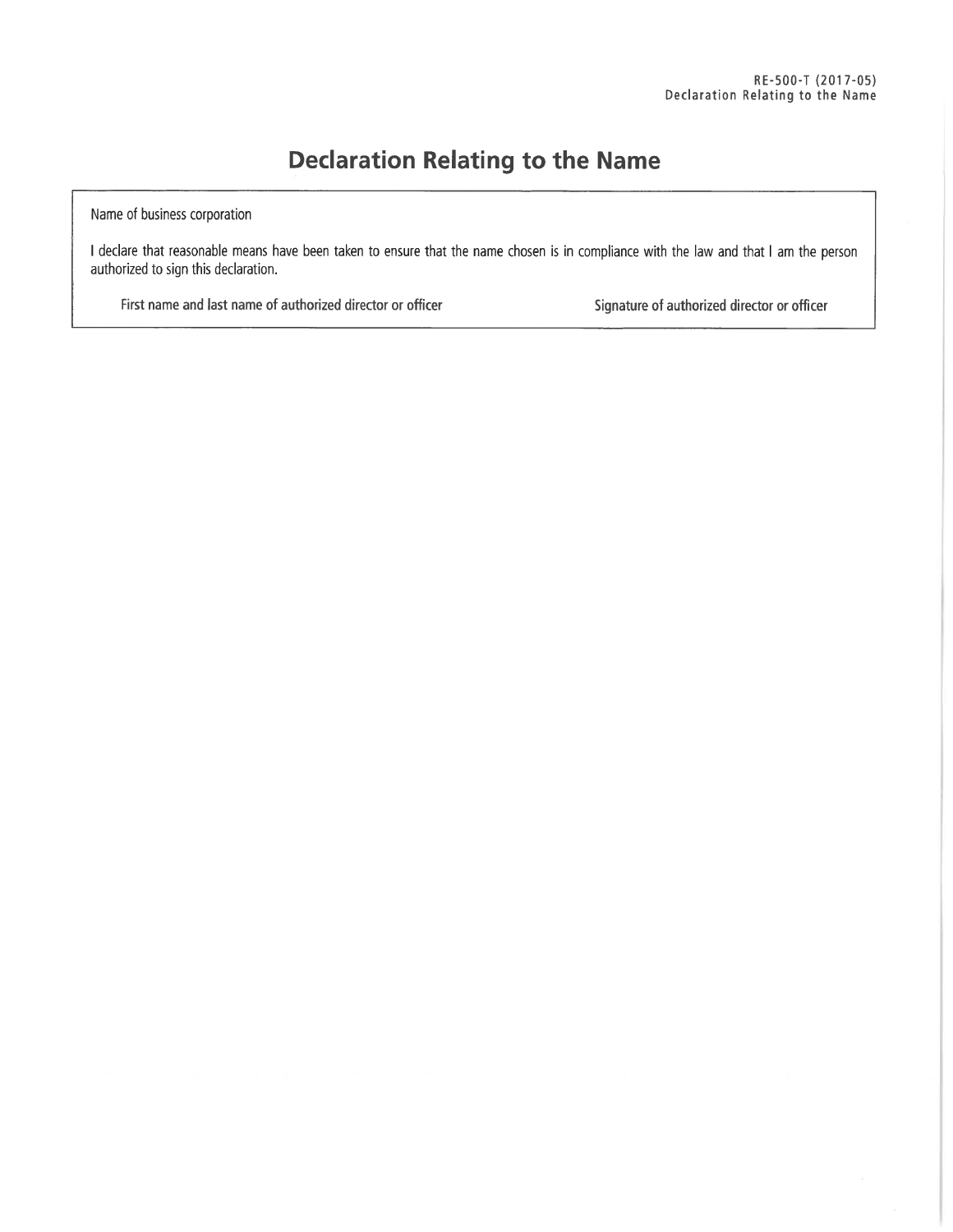## **Declaration Relating to a Correction**

Name of business corporation

I declare that there is no risk that the corrections requested by the corporation to the illegal provisions, errors or irregularities in the articles of (Type of articles) will be prejudicial to the rights of shareholders, creditors or both.

I declare that I am the person authorized to sign this declaration.

First name and last name of authorized director or officer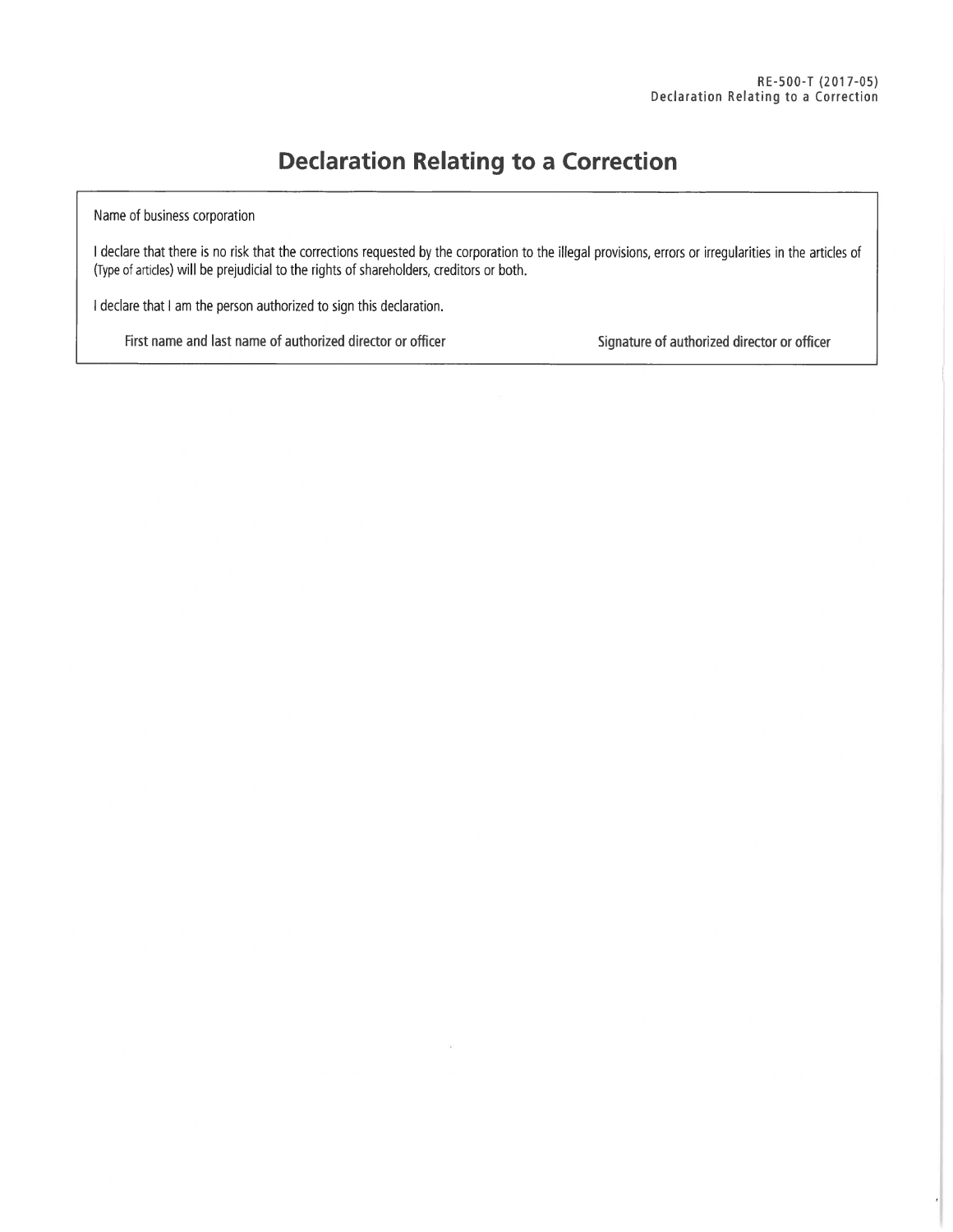[Translation]

## **CERTIFICATE OF AMENDMENT**

*Business Corporations Act, CQLR c S-31.1*

I attest that the enterprise registered under the name

QUÉBECOR INC.

And it's version

QUEBECOR INC.

has amended its articles under the Business Corporations Act to incorporate the amendments mentioned in the articles of amendment attached hereto.

June 19, 2014



Filed with the Register on June 12, 2014 under registration number 1140935249.

**[**Signed**]** Acting Enterprise Registrar

**Revenu Québec**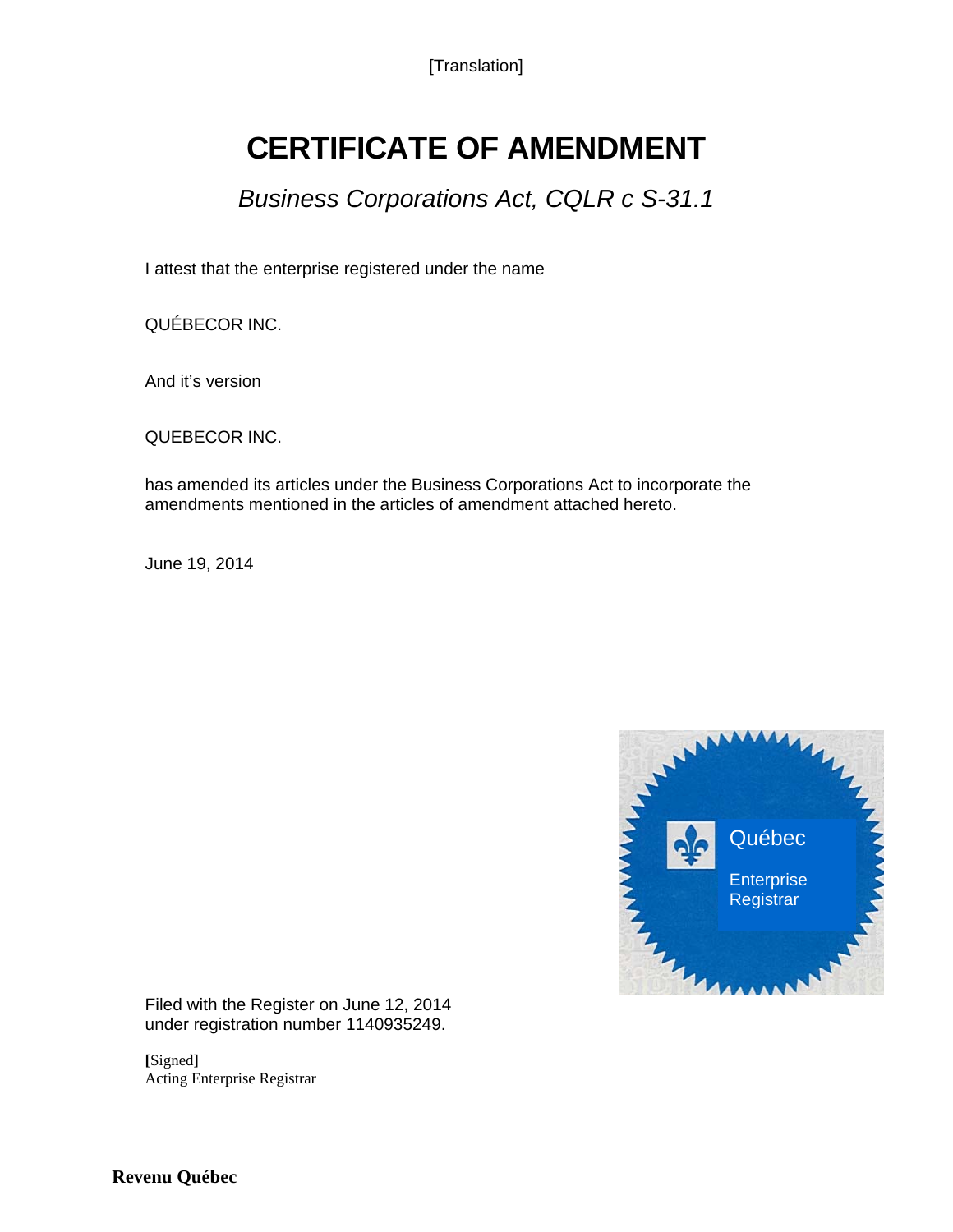

## Courtesy franslation

gistraire<br>
s entreprises<br> **COUTESY Translation**<br>
The Registraire des entreprises does not produce an English version of its forms. However, it provides<br>
translations of the content of the forms for information purposes.<br>

## **Articles of Amendment**

Québec enterprise number NEQ 1 1 **40935249** 

<table>\n<tbody>\n<tr>\n<th>Articles of A mendment</th>\n</tr>\n<tr>\n<td>This form must be completed by a business corporation that wishes to amend its articles of incorporation. For more information, refer to the Guide to Articles of American. The provided HTML representation about the business corporation</td>\n</tr>\n<tr>\n<td>1 Information about the business corporation</td>\n</tr>\n<tr>\n<td>Name of business corporation QUÉBECOR INC.</td>\n</tr>\n<tr>\n<td>Version of the name of the corporation in a language other than French, if applicable QUEBECOR INC.</td>\n</tr>\n</tbody>\n</table> **Articles of Amendment**<br>This form must be completed by a business corporation that wishes to amend its articles of<br>*Articles of Amendment* (RE-500.G-T).<br>**1 Information about the business corporation**<br>Name of business cor

Name of business corporation QUÉBECOR INC.

Versions of the name of the corporation in a language other than French, if applicable QUEBECOR INC.

## 2 Amendment of articles

2.2 Other amendments

## 2.1 Amendment to the name

New name of business corporation

New versions of the name of the corporation in a language other than French, if applicable

Designating number in lieu of a name

Other amendments: The board of directors may, at its discretion, appoint one (1) or more directors whose term of office expires at the latest at the annual meeting of shareholders following their appointment, provided that the total number of directors so appointed does not exceed one-third (1/3) of the number of directors elected at the annual meeting of shareholders preceding their appointment.

**2.3 Date and time of certificate**, if applicable

Date (Y M D) Time (hour minutes)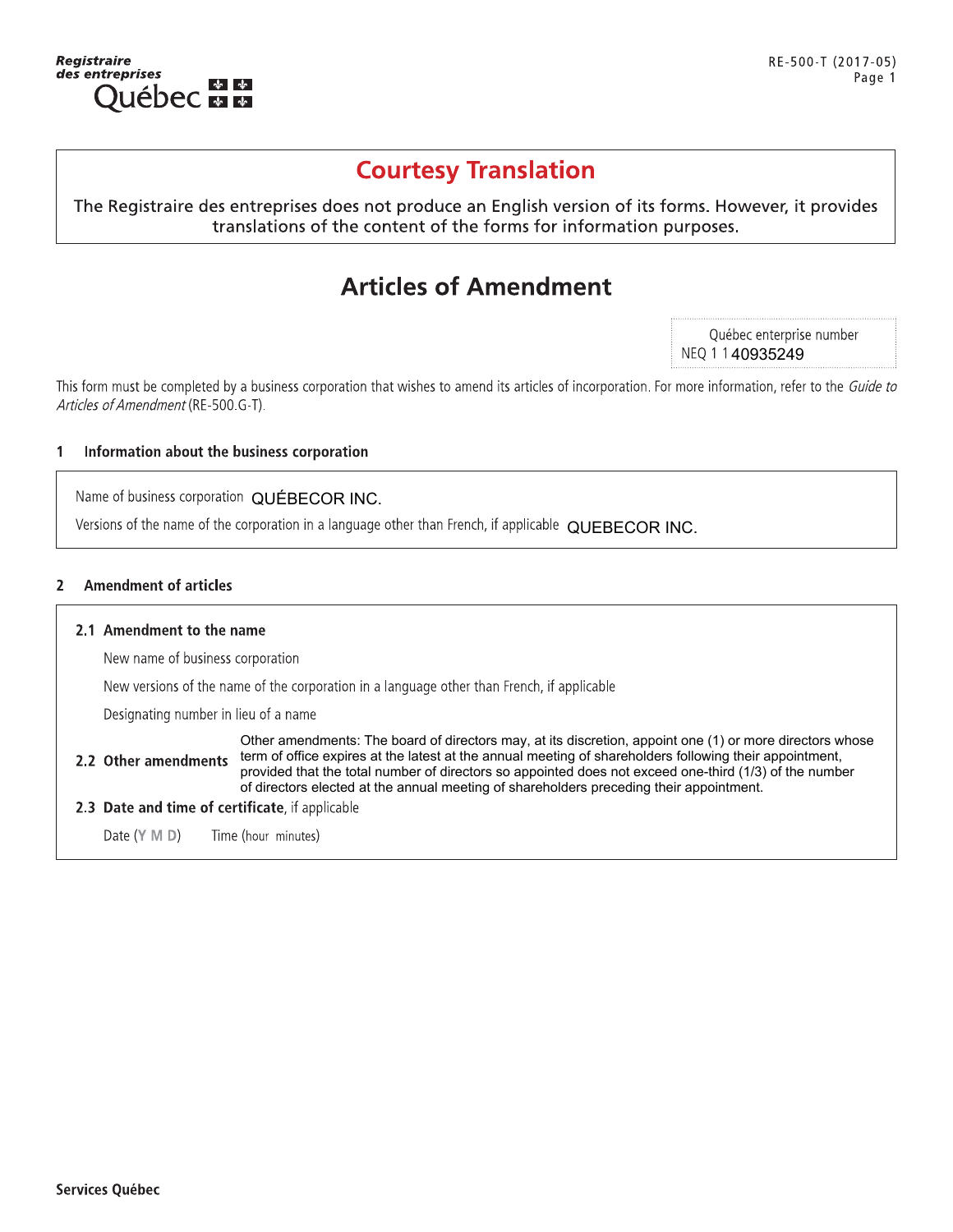#### **Correction of articles** 3

## 3.1 Articles and certificate concerned by the correction

The articles of (Type of articles) deposited in the enterprise register on (Y M D) contain illegal provisions, errors or irregularities. A certificate relating to these articles was issued by the Registraire des entreprises on (Y M D) and at (hour minutes), if applicable.

## 3.2 Corrections requested

## 3.3 Rights of shareholders and creditors

Check the appropriate box(es).

- The corrections will not be prejudicial to the rights of shareholders.
- The corrections will not be prejudicial to the rights of creditors.
- The corrections could be prejudicial to the rights of shareholders.
- The corrections could be prejudicial to the rights of creditors.

#### **Signature** 4

Last name and first name of authorized director or officer

Tremblay, Claudine

Signature of authorized director or officer (signed)

Sign form RE-500 and return it along with the required documents and payment. Do not fax the form.

| Do not use this area. |  |
|-----------------------|--|
|                       |  |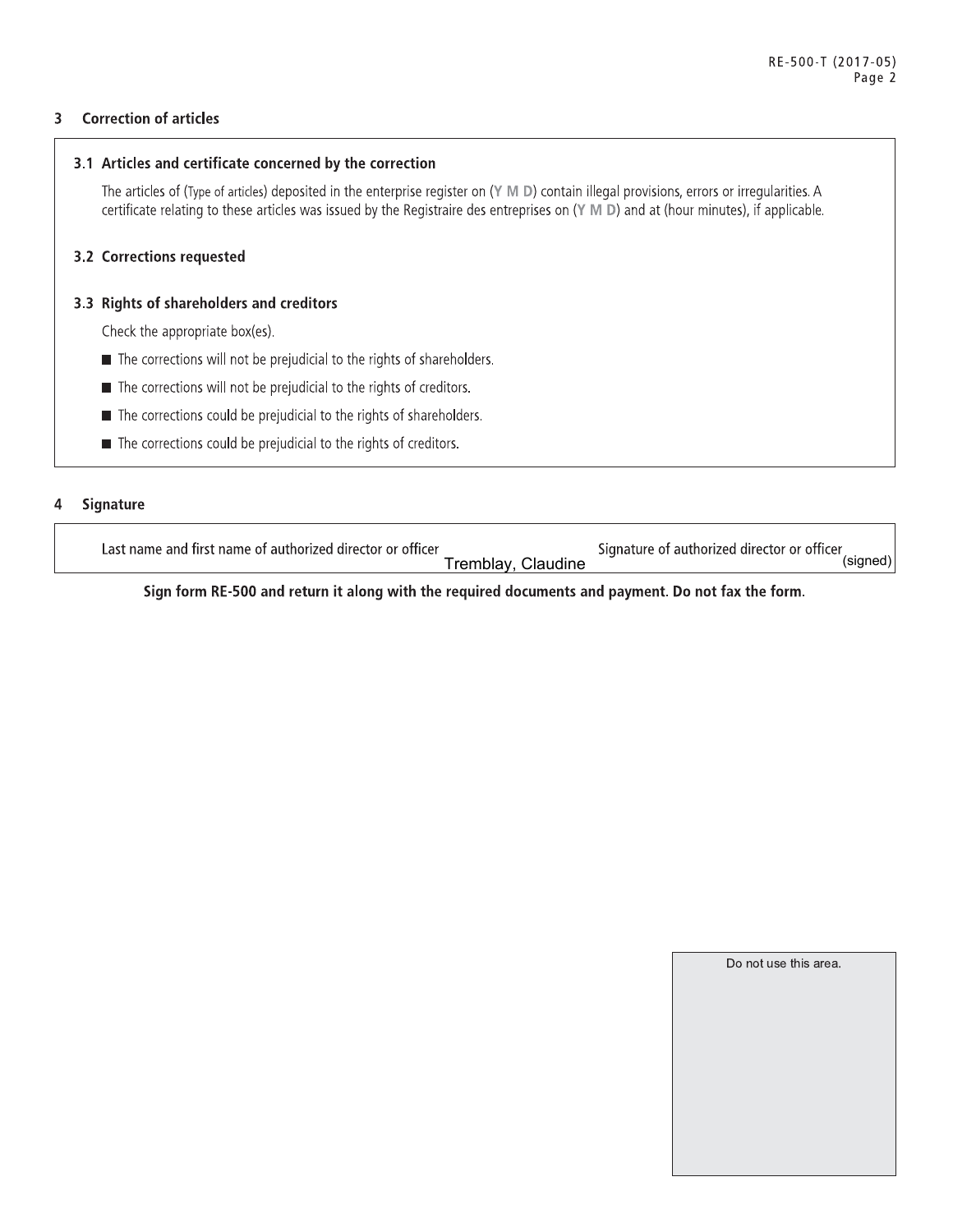## **Declaration Relating to the Name**

Name of business corporation

I declare that reasonable means have been taken to ensure that the name chosen is in compliance with the law and that I am the person authorized to sign this declaration.

First name and last name of authorized director or officer